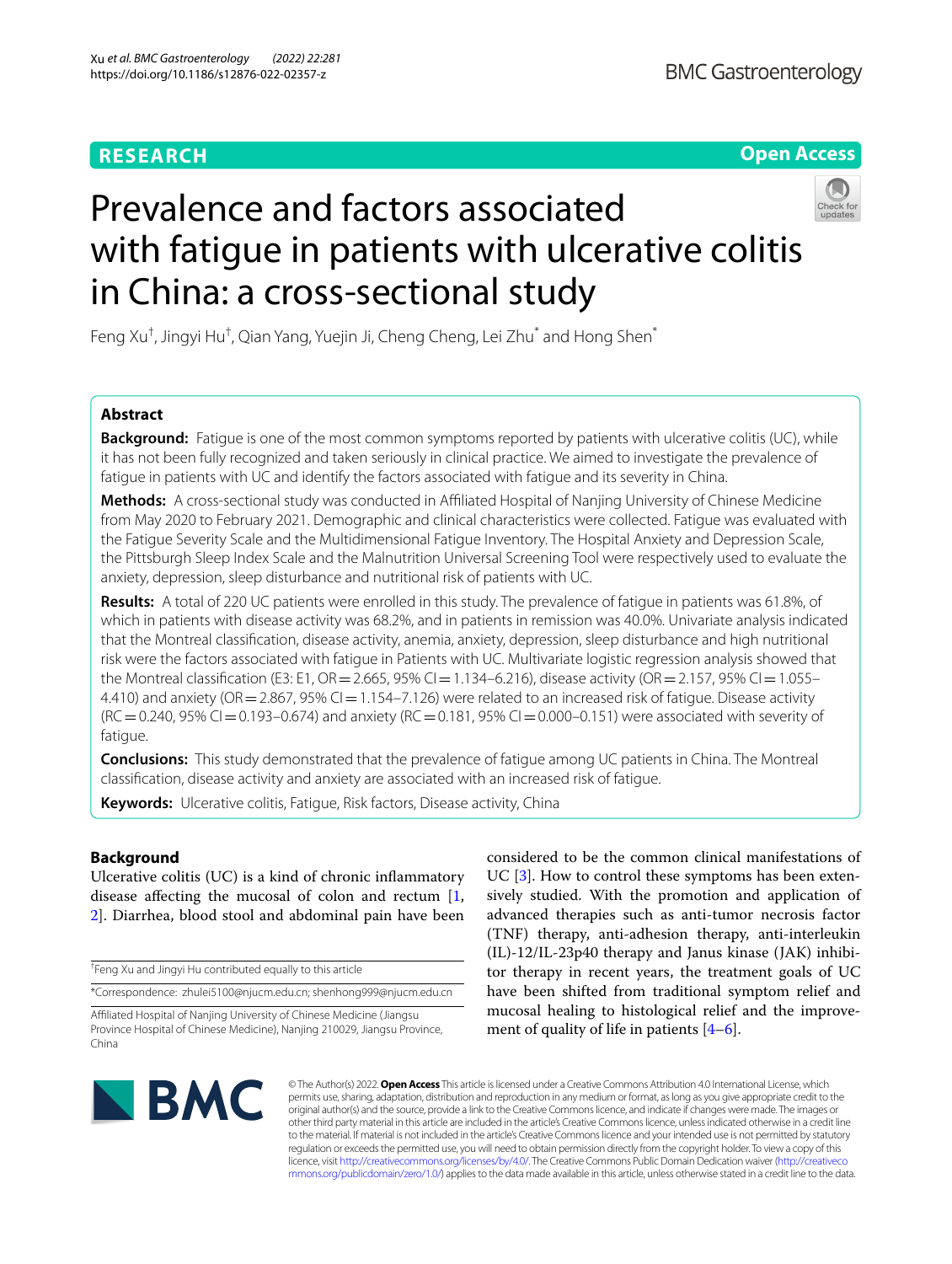Fatigue is considered to be a subjective discomfort, accompanied by an unrelievable lack of energy or feeling of exhaustion, which reduces patient's ability of work physically and mentally [[7](#page-7-5), [8\]](#page-7-6). Fatigue has been identifed as one of the most important clinical symptoms in patients with Infammatory bowel disease (IBD) and a clinical problem that needs to be solved urgently [\[9](#page-7-7)]. Relevant studies have shown that the prevalence of fatigue in IBD patients is fvefold higher than that described in the general population  $[10]$ . The prevalence of this symptom is as high as 52% in the active phase in UC patients [\[11](#page-7-9)]. It is reported that 30–48% of patients with UC in remission still suffered from fatigue  $[12, 13]$  $[12, 13]$  $[12, 13]$  $[12, 13]$  $[12, 13]$ . High prevalence of fatigue in UC emphases the importance of additional efforts to assess and exam fatigue to improve the care and quality of life for patients. A variety of factors, including disease activity, anemia, anxiety, depression and sleep disturbance are particularly prominent in UC patients with fatigue, which have a negative impact on the quality of life and work efficiency  $[11, 14-16]$  $[11, 14-16]$  $[11, 14-16]$  $[11, 14-16]$  $[11, 14-16]$ . Despite this, fatigue in UC patients tend to be neglected and is poorly managed in clinical diagnosis and treatment [\[17\]](#page-7-14). In addition, only few researches have focused on the factors associated with its occurrence and its severity in patients with UC, and there are still many controversial aspects.

The aims of the present study were to investigate the prevalence of fatigue in patients with UC and identify the factors associated with fatigue or its severity in China.

### **Materials and methods**

### **Study population**

This cross-sectional study was conducted at the Affiliated Hospital of Nanjing University of Chinese Medicine from May 2020 to February 2021. The criteria for inclusion were verifed diagnosis of UC in patients who were at least 18 years old and signed informed consent. The diagnostic criteria for UC were based on the Chinese consensus on diagnosis and treatment in IBD [\[18](#page-7-15)]. Patients with severe cardiovascular disease, liver, kidney, blood system disease, diagnosed with cognitive impairment or psychiatric disease (except anxiety and depression) and unable to express their condition accurately were excluded.

## **Data collection**

The information of demographic and disease characteristics of UC patients were collected via a unifed questionnaire. The variables included age, gender, level of education, employment status, only child or not, disease duration, the Montreal classifcation, disease activity, extra-intestinal manifestations (EIMs), complication, medication have been used, IBD related surgery, smoking status, drinking status and body mass index (BMI) were collected from clinical records.

Five self-administered questionnaires were completed by the patients to evaluate the severity and diferent dimensions of fatigue, anxiety, depression and sleep disorders. Nutritional risk of patients was evaluated by the Malnutrition Universal Screening Tool (MUST).

#### **Ethics**

The study was conducted according to the principles of Declaration of Helsinki. The ethics committee of the Afliated Hospital of Nanjing University of Chinese Medicine approved this study (2020NL-091-02). Written informed consent was obtained from all patients.

## **Defnitions**

Disease extent were classifed by the Montreal classifcation. E1 represents Proctitis, E2 represents Left side colitis and E3 represents Extensive colitis [\[19\]](#page-8-0). Disease activity and severity of UC were assessed according to Mayo score and Truelove and Witts criteria [\[20](#page-8-1), [21](#page-8-2)]. Anemia was defned as hemoglobin<12 g/dL for males and  $<$  11  $g/dL$  for females. Underweight was defined as BMI <  $18.5 \text{ kg/m}^2$ ; normal weight was defined as  $18.5 \text{ kg/m}^2$  $m^2 \leq BMI \leq 24.0$  kg/m<sup>2</sup>; overweight was defined as 24.0 kg/m<sup>2</sup>  $\leq$  BMI < 28.0 kg/m<sup>2</sup> and obesity was defined as  $BMI \ge 28.0 \text{ kg/m}^2$ .

#### **Questionnaires**

The Fatigue Severity Scale (FSS) is a standardized scale containing 9 items. Each item is scored from 1 (completely disagree) to 7 (completely agree). FSS score is the mean score of all items. In accordance with previous studies, fatigue was defned as a mean FSS score>4 points [[22,](#page-8-3) [23](#page-8-4)].

The Multidimensional Fatigue Inventory (MFI) is a fatigue assessment tool which contained 20 items. MFI was designed to assess the fve dimensions of fatigue, including general fatigue, physical fatigue, mental fatigue, decreased motivation and reduced activity. Each dimension includes 4 items, ranging from 4 to 20 scores. Higher scores indicate more severe fatigue [\[24](#page-8-5)]. Although it is the most commonly used scale for evaluating fatigue in IBD, it lacks a clear cutoff score to define fatigue.

Anxiety and depression were assessed with the Hospital Anxiety and Depression Scale (HADS). The scale consists of two subscales, the Hospital Anxiety Scale (HAS) and the Hospital Depression Scale (HDS), both with a total score of 0–21. In previous studies, 8 is usually divided into the cutoff score of anxiety and depression [[25,](#page-8-6) [26](#page-8-7)]. The analysis of research data in China showed that a cutoff value of 9 (anxiety/depression score  $\geq$  9) is more reliable  $[27]$  $[27]$ . This study used the cutoff value of 9 as the critical value for screening anxiety/depression.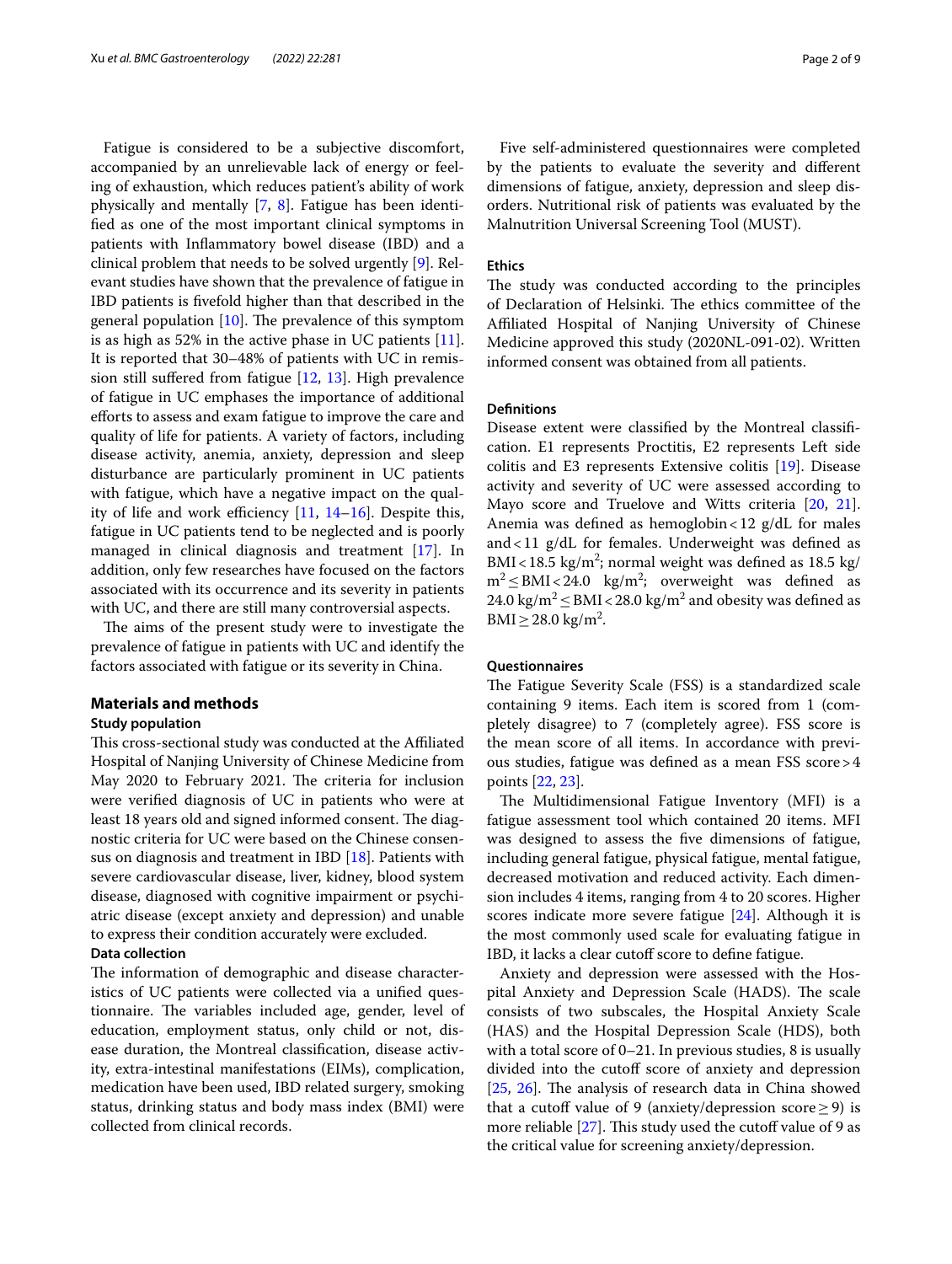The Pittsburgh Sleep Quality Index (PSQI) was formulated by Dr. Buysse at University of Pittsburgh in 1989. It was a widely used sleep assessment tool in clinical practice and was often used to assess the sleep quality of IBD patients. The scale is divided into 7 parts, including sleep quality, sleep latency, sleep duration, habitual sleep efficiency, sleep disturbance, use of sleeping medication, and daytime dysfunction. Each part is scored from 0 to 3, and the total score ranges from 0 to 21. The total score  $>5$ indicates the presence of sleep disorders [[28\]](#page-8-9).

Malnutrition Universal Screening Tool (MUST) is a commonly used tool to access the nutritional status of patients with IBD, including BMI, weight loss in the last 3–6 months and the impact of acute disease [[29,](#page-8-10) [30](#page-8-11)]. Each item is scored from 0 to 2 and the total score ranges from 0 to 6. A total score of 0 indicates low nutritional risk, a score of 1 indicates a medium nutritional risk and a score of  $\geq$  2 indicates high nutritional risk.

#### **Statistical analysis**

The quantitative variables were expressed as the mean and standard deviation (SD) or the median and interquartile range (IQR), depending on whether the variables were normally distributed or not. Categorical variables were expressed as number of patients and percentage. Univariate analysis was compared using the  $\chi^2$ test and the Fisher exact test or the Wilcoxon rank-sum test according to the distribution of values. Correlations between the score of FSS and MFI, HADS, PSQI and MUST were measured with the Pearson correlation coefficients.

The variables that were statistically significant in univariate analysis were enrolled in multivariate analysis. The results were expressed as odds ratios (ORs) with their corresponding 95% confdence intervals (95%CIs). In addition, multiple linear regression analysis was performed to identify whether the demographic and disease characteristics of this cohort associated with the severity of fatigue. The Statistic Package for Social Science 25 (SPSS Inc., Chicago, IL, United States) was used for statistical analyses. Statistical signifcance was set at *P*<0.05.

## **Results**

## **Study population**

A total of 220 UC patients were included in this study and were classified as having fatigue  $(n=136)$  or none fatigue  $(n=84)$  according to the FSS score reported by patients. The participants had a median age of 45 (IQR: 33–56) years. In terms of the duration of disease, the participants had a median of 3.9 (IQR: 1.3–7.9) years. A total of 77.3% ( $n=170$ ) of UC patients were in active disease. 50% ( $n=110$ ) of the patients had an education level of high school or below. Among these UC patients, only child accounted for  $31.8\%$  (n=70). There were 68.6%  $(n=151)$  patients had a full time or part time job. The drugs had been used by patients were mainly 5-aminosalicylic acid (5-ASA) and corticosteroids, which accounted for 98.2% (n=216) and 25.9% (n=57) of the total number of patients respectively. The demographic and disease characteristics of UC patients are summarized in Table [1.](#page-3-0) **Prevalence and score of fatigue**

The prevalence of fatigue in patients with UC, defined as a FSS score>4, was 61.8% in the total study population. The prevalence of fatigue in patients with active disease was 68.2%, which was remarkably high compared with those in remission (40.0%). The score of MFI showed a positive correlation with FSS score  $(r=0.687; P<0.0001)$ (Fig. [1A](#page-4-0)). The median FSS score of UC patients was 4.4(IQR: 3.0–5.9). The median total score of MFI was  $61$  $(48-73)$ . The scores of different MFI domains were general fatigue: 13 (10–16); physical fatigue 13 (11–16); mental fatigue11 (7.25–13); reduced activity 11 (8.25–13) and reduced motivation 12 (10–15) (Fig. [1B](#page-4-0)).

## **Factors associated with the presence and severity of fatigue**

The univariate analysis indicated that the Montreal classifcation, disease activity, anxiety, depression, sleep disturbance and risk of nutrition were the factors associated with fatigue in ulcerative colitis patients (Table [1](#page-3-0)). Further statistical analysis showed that FSS was positively correlated with HAS (*r*=0.416, *P*<0.0001), HDS (*r*=0.395, *P*<0.0001), PSQI (*r*=0.339, *P*<0.0001) and MUST(*r*=0.325, *P*<0.0001) (Fig. [2\)](#page-5-0).

Multivariate logistic regression analysis indicated that the Montreal classification ( $OR = 2.655$ , 95% CI:1.134– 6.216), disease activity (OR=2.157, 95% CI:1.055–4.410) and anxiety (OR=2.867, 95% CI:1.154–7.216) were related to a higher risk of presence of fatigue in UC patients (Table [2](#page-5-1)).

Multiple linear regression analysis showed that increased disease activity ( $RC = 0.240$ , 95% CI: 0.193– 0.674) and anxiety (RC=0.181, 95% CI: 0.000–0.151) were independently associated with the severity of fatigue. These factors explained 31.2% of the variance (Table [3\)](#page-5-2).

## **Discussion**

In this cross-sectional study, we confrmed that fatigue is considerably high in UC patients in China. The prevalence of fatigue was 61.8%. 68.2% patients with disease activity and 40.0% in the remission stage reported fatigue. The major factors related to the presence of fatigue in UC patients were the Montreal classifcation, disease activity and anxiety. Furthermore, disease activity and anxiety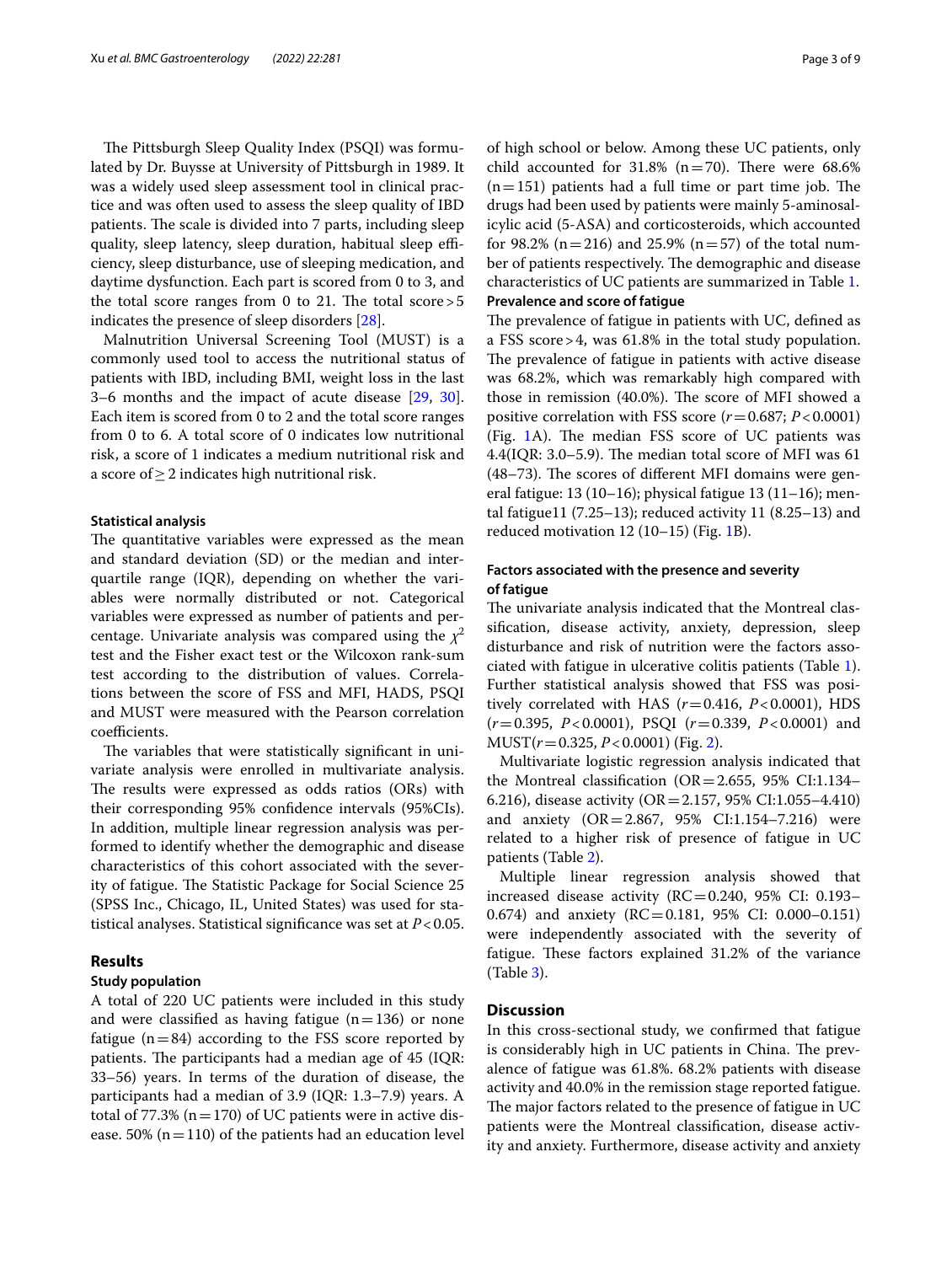| <b>Variables</b>                     | Total ( $n = 220$ ) | Fatigue ( $n = 136$ )  | None fatigue( $n = 84$ ) | P value |
|--------------------------------------|---------------------|------------------------|--------------------------|---------|
| Gender, n (%)                        |                     |                        |                          |         |
| Male                                 | 131 (59.5)          | 80 (58.8)              | 51(60.7)                 | 0.781   |
| Female                               | 89 (40.5)           | 56 (41.2)              | 33 (39.3)                |         |
| Age, year, median (IQR)              | $45(33 - 56)$       | 44 (32 - 56)           | 48 (35-57)               | 0.177   |
| Education, n (%)                     |                     |                        |                          |         |
| Master degree or above               | 9(4.1)              | 5(3.7)                 | 4(4.8)                   | 0.861   |
| Undergraduate                        | 62 (28.2)           | 37 (27.2)              | 25 (29.8)                |         |
| Junior college                       | 39 (17.7)           | 23 (16.9)              | 16 (19.0)                |         |
| Senior high school or below          | 110 (50.0)          | 71 (52.2)              | 39 (46.4)                |         |
| Employment status, n (%)             |                     |                        |                          |         |
| Full time or part time               | 151 (68.6)          | 91 (66.9)              | 60 (71.4)                | 0.134   |
| No work                              | 15(6.8)             | 13(9.6)                | 2(2.4)                   |         |
| Retired                              | 37 (16.8)           | 20 (14.7)              | 17(20.2)                 |         |
| Other                                | 17(7.7)             | 12(8.8)                | 5(6.0)                   |         |
| Only child, n (%)                    |                     |                        |                          |         |
| Yes                                  | 70 (31.8)           | 47(34.6)               | 23(27.4)                 | 0.267   |
| No                                   | 150 (68.2)          | 89(65.4)               | 61(72.6)                 |         |
| Disease duration, year, median (IQR) | $3.9(1.3 - 7.9)$    | $4.0(1.4 - 8.0)$       | $3.8(1.1-6.7)$           | 0.649   |
| Montreal classification, n (%)       |                     |                        |                          |         |
| E1                                   | 39 (17.7)           | 16(11.8)               | 23 (27.4)                | < 0.001 |
|                                      |                     |                        | 33 (39.3)                |         |
| E <sub>2</sub>                       | 66 (30.0)           | 33 (24.3)<br>87 (64.0) |                          |         |
| E3                                   | 115 (52.3)          |                        | 28 (33.3)                |         |
| Disease activity, n (%)              |                     |                        |                          |         |
| Remission                            | 50 (22.7)           | 20 (14.7)              | 30 (35.7)                | < 0.001 |
| Mild                                 | 88 (40.0)           | 47 (34.6)              | 41 (48.8)                |         |
| Moderate                             | 59 (26.8)           | 47 (34.6)              | 12 (14.3)                |         |
| Severe                               | 23 (10.5)           | 22 (16.2)              | 1(1.19)                  |         |
| EIM, n (%)                           |                     |                        |                          |         |
| Yes                                  | 65 (29.5)           | 38 (27.9)              | 27(32.1)                 | 0.507   |
| No                                   | 155 (70.5)          | 98 (72.1)              | 57 (67.9)                |         |
| Complications, n (%)                 |                     |                        |                          |         |
| Yes                                  | 12(5.5)             | 5(3.68)                | 7(8.3)                   | 0.241   |
| No                                   | 208 (94.5)          | 131 (96.3)             | 77 (91.7)                |         |
| Medication have been used, n (%)     |                     |                        |                          |         |
| 5-ASA                                | 216 (98.2)          | 133 (97.8)             | 83 (98.8)                | 0.686   |
| Immunosuppressants                   | 10(4.5)             | 6(4.4)                 | 4(4.8)                   |         |
| Corticosteroids                      | 57 (25.9)           | 40 (29.4)              | 17(20.2)                 |         |
| Biologic treatment                   | 8(3.6)              | 5(3.7)                 | 3(3.6)                   |         |
| IBD related surgery, n (%)           |                     |                        |                          |         |
| Yes                                  | 10(4.5)             | 8(5.9)                 | 2(2.4)                   | 0.226   |
| No                                   | 210 (95.5)          | 128 (94.1)             | 82 (97.6)                |         |
| Anemia                               |                     |                        |                          |         |
| Yes                                  | 49 (22.3)           | 38 (77.6)              | 11(22.5)                 | 0.01    |
| No                                   | 171(77.7)           | 98 (57.3)              | 73 (42.7)                |         |
| Smoking status, n (%)                |                     |                        |                          |         |
| Yes                                  | 42(19.1)            | 26 (19.1)              | 16 (19.0)                | 0.99    |
| No                                   | 178(80.9)           | 110 (80.9)             | 68 (81.0)                |         |
| Drinking status, n (%)               |                     |                        |                          |         |
| Yes                                  | 185 (80.1)          | 21 (15.4)              | 14(16.7)                 | 0.809   |

<span id="page-3-0"></span>**Table 1** Demographic and disease characteristics in patients with ulcerative colitis (UC) with fatigue and none fatigue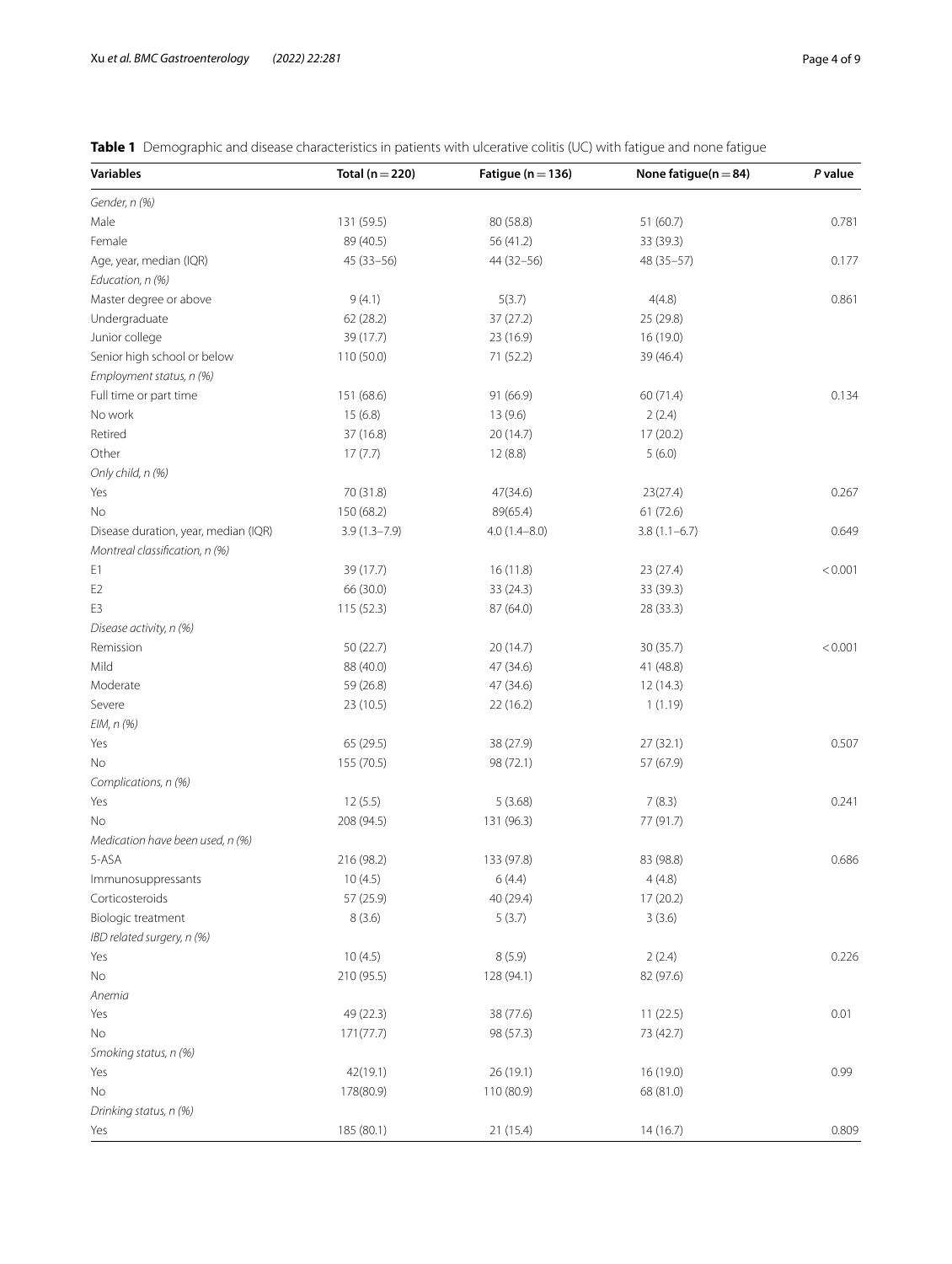| <b>Variables</b>      | Total ( $n = 220$ ) | Fatique ( $n = 136$ ) | None fatique $(n=84)$ | P value |
|-----------------------|---------------------|-----------------------|-----------------------|---------|
| <b>No</b>             | 35 (15.9)           | 115 (84.6)            | 70 (83.3)             |         |
| BMI, n (%)            |                     |                       |                       |         |
| Thinnish              | 34 (15.5)           | 24 (17.6)             | 10(11.9)              | 0.32    |
| Normal                | 136 (61.8)          | 79 (58.1)             | 57 (67.9)             |         |
| Overweight or Obesity | 50(22.7)            | 33(24.3)              | 17(20.2)              |         |
| FSS, median (IQR)     | $4.4(3.3-5.9)$      | $5.4(4.6-6.3)$        | $2.7(2.0-3.3)$        | < 0.001 |
| MFI, median (IQR)     | $61(48-73)$         | 68.5 (60-78)          | 48 (37.3 - 58)        | < 0.001 |
| HAS, median (IQR)     | $5(3-8)$            | $7(4-10)$             | $4(2-6)$              | < 0.001 |
| HDS, median (IQR)     | $6(3-9)$            | $7(4-10)$             | $5(2.25-7)$           | < 0.001 |
| PSQI, median (IQR)    | $6(4-9)$            | $7(5-10)$             | $5(3-8)$              | 0.001   |
| MUST, median (IQR)    | $1(0-2)$            | $1(0-2)$              | $0(0-1)$              | 0.001   |

## **Table 1** (continued)

*IQR* indicates interquartile range, E1, Proctitis; E2, Left side colitis; E3, Extensive colitis; *EIM* extra-intestinal manifestations; *5-ASA* 5-aminosalisylic acid, *IBD* infammatory bowel disease, *BMI* body mass index, *HAS* hospital anxiety scale, *HDS* hospital depression scale, *PSQI* pittsburgh sleep quality index, *MUST* malnutrition universal screening tool



<span id="page-4-0"></span>were associated with the severity of fatigue. Fatigue was not associated with female gender, education level, disease duration, complication and extra-intestinal manifestations and IBD related surgery. To our knowledge, this is one of the few researches on the prevalence and factors associated with fatigue in patients with UC in China.

Fatigue was described as a complex and multidimensional symptom [\[17,](#page-7-14) [31\]](#page-8-12). Patients sufer from chronic infammatory disease such as Rheumatoid arthritis, Systemic lupus erythematosus and Sjogren's syndrome had a higher risk of fatigue  $[32-35]$  $[32-35]$  $[32-35]$ . UC patients were no exception, especially those in active phase [\[36](#page-8-15), [37\]](#page-8-16). Our research showed that disease activity was an independent risk factor for fatigue and related to the severity of fatigue, which is in accordance with previous studies [[11,](#page-7-9) [38,](#page-8-17) [39\]](#page-8-18). In contrast, some studies did not fnd any association between disease activity and the presence of fatigue nor its severity  $[10, 40]$  $[10, 40]$  $[10, 40]$ . It is possible that the assessment of fatigue was not identical among various studies, which infuenced the results.

In present study, the Montreal classifcation, refecting disease extent of ulcerative colitis, was associated with the presence of fatigue. UC patients classifed as extensive colitis were more likely to report fatigue than those classified as Proctitis. This finding is disagreement with previous studies  $[41, 42]$  $[41, 42]$  $[41, 42]$ . The possible reasons for the discrepancies were that the number of patients included in previous studies was not large enough to observe the correlation between the Montreal classifcation and fatigue. Moreover, diferences in statistical methods may also cause the relationship between the Montreal classifcation and fatigue to be ignored. As far as we know, most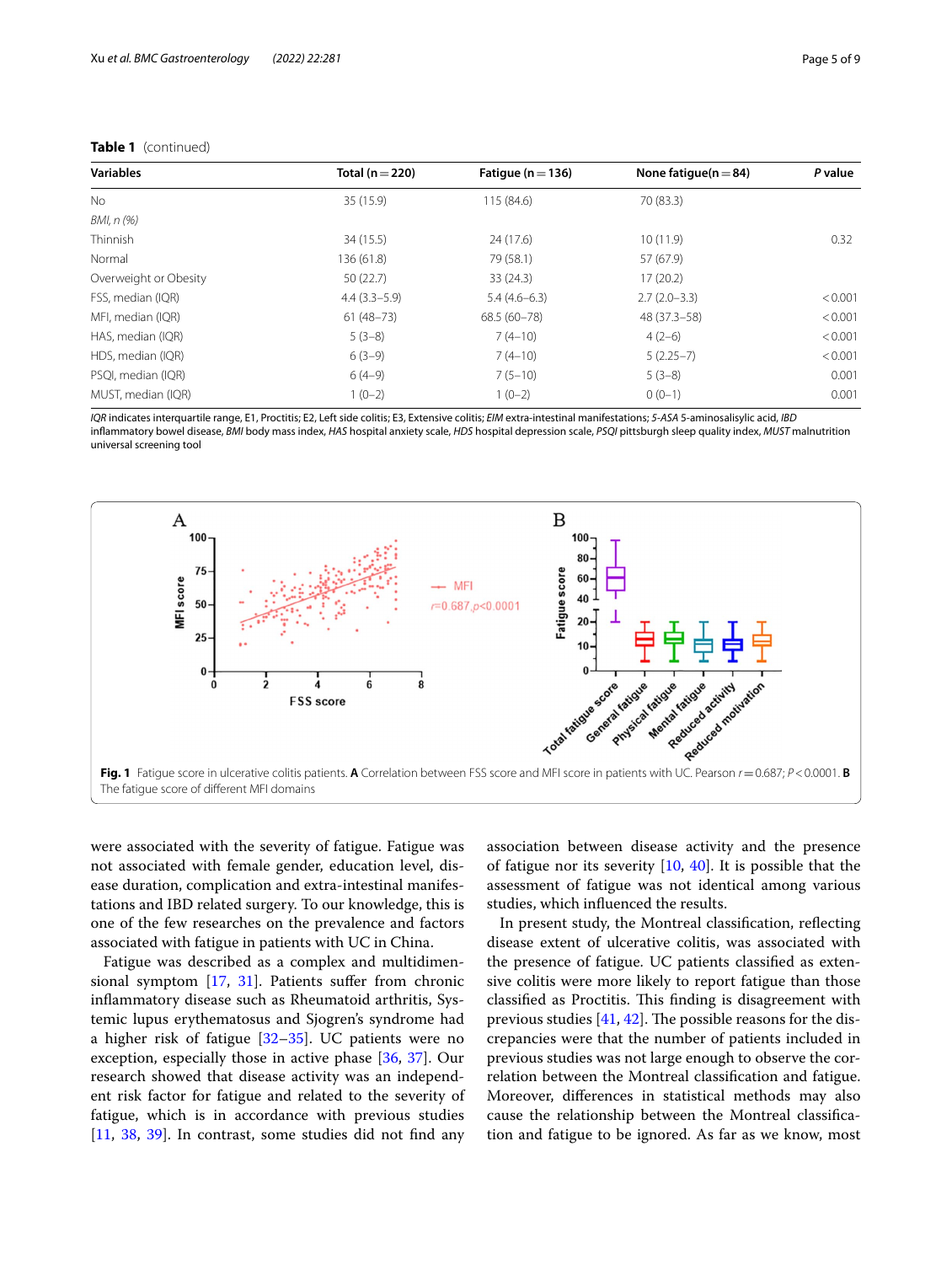

<span id="page-5-1"></span><span id="page-5-0"></span>**Table 2** Factors associated with presence of fatigue in multivariate logistic regression analysis

| <b>Factors</b>                  | OR    | 95% CI          | Ρ     |
|---------------------------------|-------|-----------------|-------|
| Montreal classification (E2:E1) | 1.146 | $0.484 - 2.713$ | 0.757 |
| Montreal classification (E3:E1) | 2.655 | 1134-6216       | 0.024 |
| Disease activity                | 2.157 | 1055-4410       | 0.035 |
| Nutritional risk (medium:low)   | 1.430 | $0.651 - 3.140$ | 0.373 |
| Nutritional risk (high:low)     | 1.420 | $0.663 - 3.041$ | 0.367 |
| Anemia                          | 1.700 | $0.744 - 3.883$ | 0.208 |
| Anxiety                         | 2.867 | 1.154-7.126     | 0.023 |
| Depression                      | 1.529 | $0.695 - 3.363$ | 0.291 |
| Sleep disturbance               | 1.339 | $0.712 - 2.519$ | 0.365 |

<span id="page-5-2"></span>**Table 3** Factors associated with severity of fatigue in the linear regression analysis

| <b>Factors</b>          | <b>RC</b> | 95% CI             | Ρ       | $R^2$ |
|-------------------------|-----------|--------------------|---------|-------|
| Montreal classification | 0.083     | $-0.087$ to 0.450  | 0.183   | 312   |
| Disease activity        | 0.240     | $0.193$ to $0.674$ | < 0.001 |       |
| Nutritional risk        | 0.084     | $-0.059$ to 0.277  | 0.203   |       |
| Anemia                  | 0.071     | $-0.211$ to 0.774  | 0.260   |       |
| Anxiety                 | 0.181     | 0.000 to 0.151     | 0.049   |       |
| Depression              | 0.102     | $-0.032$ to 0.114  | 0.268   |       |
| Sleep disturbance       | 0.083     | $-0.021$ to 0.091  | 0.225   |       |

*RC* indicates standardized regression coefficient, *CI* indicates confidence interval,  $R<sup>2</sup>$  coefficient of determination

*OR* indicates Odds ratio, *CI* confdence interval, *E3* indicates extensive colitis, E1, Proctitis

previous studies only performed univariate analysis to perceive their relationship.

Fatigue is an extremely common and disabling symptom complained among patients with chronic disease, including patients with UC [[7](#page-7-5), [36\]](#page-8-15). Psychological comorbidity such as anxiety, depression and sleep impairment were considered to be related to fatigue in IBD [[14,](#page-7-12) [43](#page-8-22)[–45\]](#page-8-23). In our study, anxiety was the risk factor of fatigue and related to the severity of fatigue, which is in line with existing studies [[10,](#page-7-8) [46](#page-8-24)]. The present study indicated weak to moderate correlation between fatigue and depression, but no statistical diference was fond in the regression analysis model. Coincidentally, although sleep disturbance is a related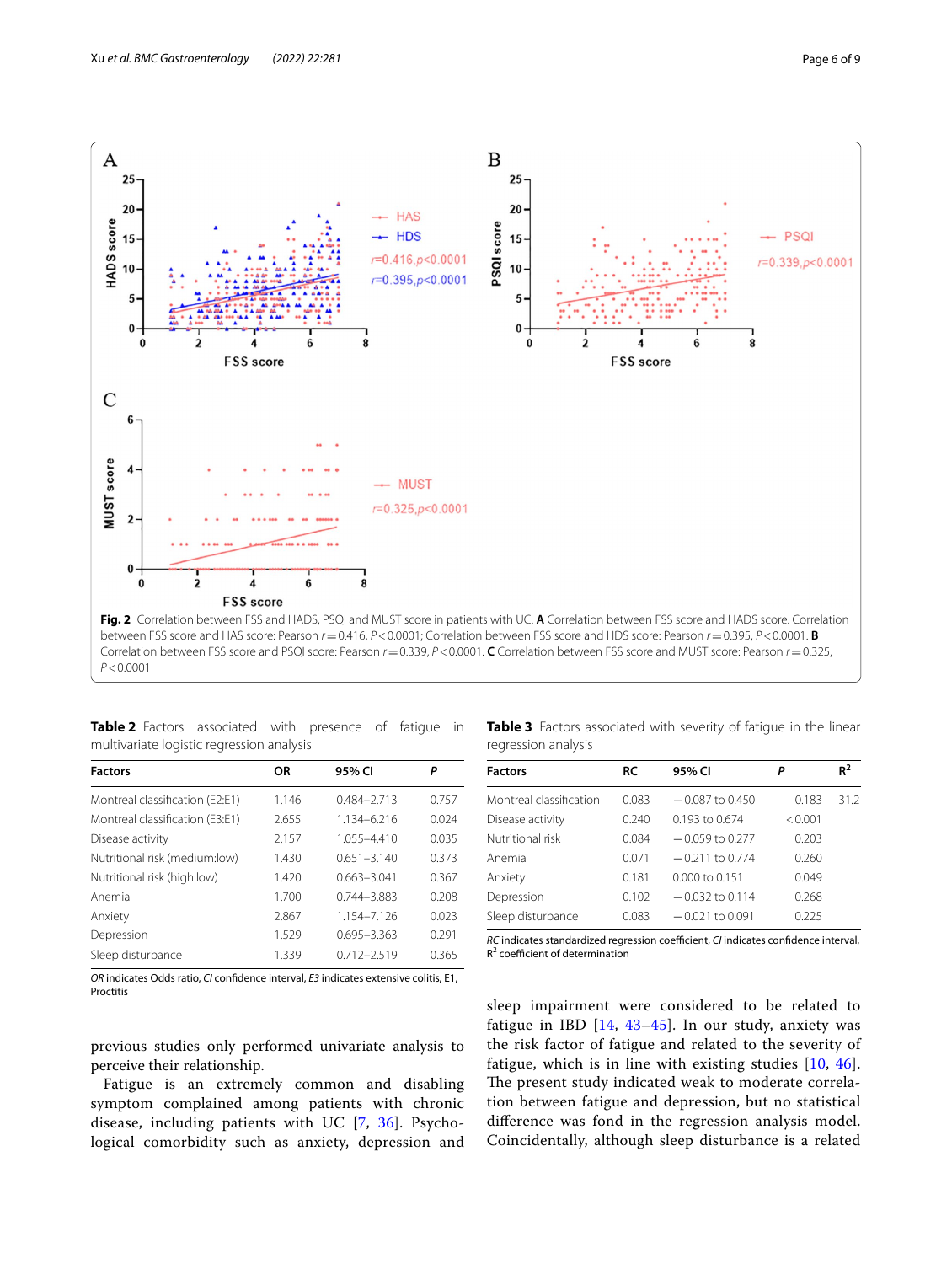factor of fatigue in univariate analysis, there is no correlation between sleep disturbance and prevalence of fatigue or its severity in regression analysis. Some studies had reached the opposite conclusion [[12,](#page-7-10) [14](#page-7-12), [45\]](#page-8-23). A possible explanation for these conficting data might be diferent defnitions of depression and sleep disturbance. Secondly, diferent scales used to assess depression and sleep disturbance may cause conficting results to some extent. Last but not the least, the diferences in social conditions between China and western countries could not be ignored. Alcohol and drug abuse were considered to be associated with emotional distress and poor sleep quality in western countries, which contribute to fatigue in IBD patients. Infuenced by traditional Chinese culture, Chinese people consumed less alcohol and had less drug abuse than people from western countries. Therefore, our study showed that depression and sleep disturbance in patients were not as serious as compared to related studies in western countries [\[47](#page-8-25)].

In our study, approximately a quarter of the patients had anemia. Univariate analysis confrmed that patients with anemia had a higher prevalence of fatigue than those without anemia. As expected from previous studies, anemia was the signifcant predictors of fatigue in IBD [\[48](#page-8-26), [49\]](#page-8-27). Nevertheless, we did not fnd a positive correlation between anemia and the presence of fatigue or its severity in multivariate analysis. The results were in agreement with some other studies [\[10](#page-7-8), [50](#page-8-28), [51](#page-8-29)]. About two-thirds of the patients included in present study were in remission or mild activity, indicating that the bloody stools and other clinical symptoms of UC patient were not serious and persistent. It allows patients to adapt to this slow and mild change without feeling fatigue. Furthermore, diferent statistical methods performed among these studies were also responsible for these conficting results.

Propositions on the relationship between fatigue and nutritional defciency was inconsistent currently. Several studies confirmed that nutritional deficiency, including but not limited to Vitamin B12 and Iron defciency, could contribute to fatigue [[11](#page-7-9), [52\]](#page-8-30). By contrast, additional studies have suggested no diference in IBD patients with or without fatigue in level of Vitamin D or Vitamin B12 [[41,](#page-8-20) [51,](#page-8-29) [53\]](#page-8-31). Our study demonstrated that the degree of nutritional risk was related to fatigue in univariate analysis. The same as depression, sleep disorders, and anemia, there is no correlation between nutritional risk and fatigue in multivariate analysis. Most of the included patients had mild disease and the nutritional risk was low to moderate. Therefore, the relationship between fatigue and nutritional risk tends to be overlooked. More researches need to be conducted to confrm the relationship between fatigue and nutritional risk.

In our study, education level, disease duration, complication and extra-intestinal manifestations were unrelated to fatigue in UC patients. These findings were in line with literature data and not unexpected [[46,](#page-8-24) [54\]](#page-8-32). Female gender had previously been found to be a predictor of UC patients reported fatigued [\[11](#page-7-9), [48,](#page-8-26) [55](#page-8-33)]. In some past studies, IBD related surgery were related to fatigue [[11,](#page-7-9) [56](#page-8-34)]. However, some other studies have reached the opposite conclusions [[46,](#page-8-24) [51,](#page-8-29) [54\]](#page-8-32). Our results did not identify any signifcant association between fatigue and gender or IBD related surgery. The number of patients included and the method evaluating fatigue vary from study to study. It may be the cause of these diferences.

Previously, the causes of fatigue associated with UC were identifed to a limited extent. Although several independent factors associated with severity of fatigue were identifed in this study, these factors only explained 31.2% of the variance. This reaffirmed the complexity and multifactorial etiology of fatigue. There were many potential factors that had not been investigated. Other contributors to fatigue in patients with UC may include irritable bowel syndrome (IBS), chronic pain syndrome, poor quality of life, high disability and decreased physical function. A study conducted in Norway indicated that coexisting IBS-like symptoms might be associated with increased levels of fatigue among IBD patients in remission [[57](#page-8-35)]. Another cross-sectional study performed in United Kingdom (UK) found that IBD patients with IBS-type symptoms reported higher fatigue severity [\[15](#page-7-16)]. Besides fatigue, pain is one of the major symptoms that exists in IBD. A survey conducted among Norwegian IBD patients showed that patients reporting fatigue had signifcantly higher pain intensity scores compared to those without fatigue [[58](#page-8-36)]. Previous research had confrmed that fatigue was independently associated with an impaired Infammatory Bowel Disease Questionnaire (IBDQ) in UC patients  $[48]$  $[48]$ . A French nationwide survey reported that fatigue was the most frequent disabling symptoms at work and seriously impacted their working life. In addition, 72% of the respondents already had or wanted to get the disabled worker status [\[59](#page-8-37)]. Moreover, fatigue produced numerous negative impacts on daily activities in patients with IBD, including but not limited to decreased physical function, absence from work, reduced work productivity and impaired work activity [[56,](#page-8-34) [59](#page-8-37)].

Fatigue was listed as one of the official symptoms of Coronavirus disease 2019 (COVID-19) in UK [[60\]](#page-8-38). Coincidentally, our study was performed during the global COVID-19 pandemic, which may have infuenced the results. Although China was one of the frst countries to sufer from the outbreak of COVID-19, the pandemic was quickly controlled with very few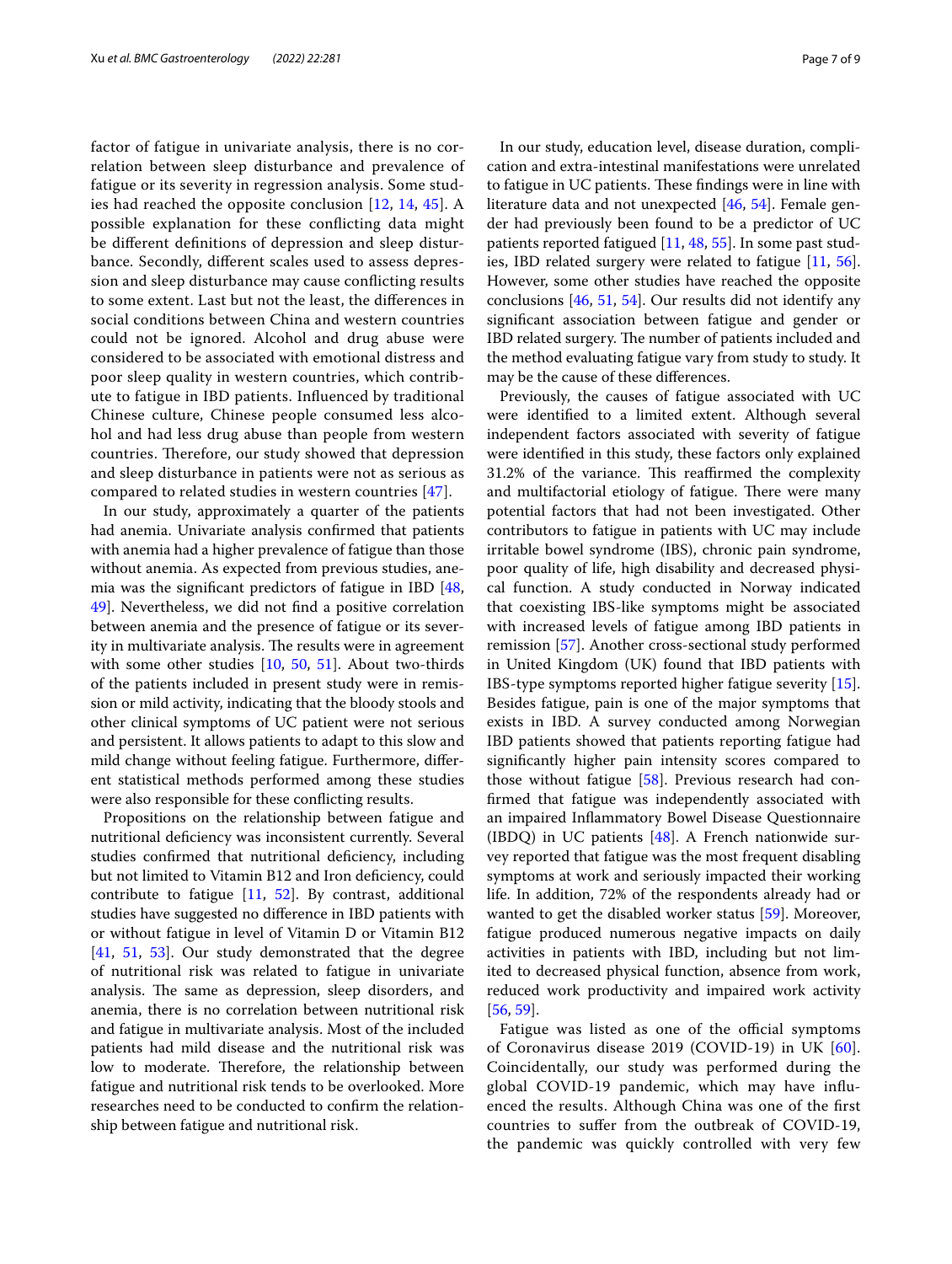sporadic cases nationwide. Furthermore, all patients who came to the hospital were advised to perform a COVID-19 nucleic acid test to rule out the viral infection. Therefore, the impact of COVID-19 on the results of this study was extremely limited.

This study presents some limitations. On one hand, the cross-sectional study, which makes it impossible to observe fatigue in a longitudinal perspective. On the other hand, the sample size is too small to catch more variables related to fatigue in UC patients on multivariate analysis. These variables need to be verified in a larger number of patients in the future.

In conclusion, the prevalence of fatigue in UC patients is remarkably high. A considerable percentage of patients with active disease as well as patients who fulflled the criteria for deep remission sufer from fatigue. Univariate analysis indicated that the Montreal classifcation, disease activity, anemia, anxiety, depression, sleep disturbance and high nutritional risk were the factors associated with fatigue in Patients with UC. In multivariate analysis, the Montreal classifcation, disease activity and anxiety were associated with an increased risk of fatigue. Its severity was associated with disease activity and anxiety. The results of this study provide a scientifc basis for understanding and managing fatigue in patients with UC.

#### **Abbreviations**

UC: Ulcerative colitis; TNF: Tumor necrosis factor; IL: Interleukin; JAK: Janus kinase; IBD: Infammatory bowel disease; FSS: Fatigue severity scale; MFI: Multidimensional fatigue inventory; HADS: Hospital anxiety and depression scale; HAS: Hospital anxiety scale; HDS: Hospital depression scale; PSQI: Pittsburgh sleep index scale; MUST: Malnutrition universal screening tool; EIMs: Extra-intestinal manifestations; BMI: Body mass index; E1: Proctitis; E2: Left side colitis; E3: Extensive colitis; SD: Standard deviation; IQR: Interquartile range; OR: Odds ratio; CI: Confdence intervals 5-ASA: 5-aminosalicylic acid ; RC: Standardized regression coefficient; R<sup>2</sup>: Coefficient of determination; IBS: Irritable bowel syndrome; UK: United Kingdom; IBDQ: Infammatory bowel disease questionnaire; COVID-19: Coronavirus disease 2019.

#### **Acknowledgements**

We would like to thank the study participants.

#### **Author contributions**

HS, LZ, FX and JH conceived and designed the study. FX and QY collected the data. FX wrote the manuscript. HS, LZ, FX and JH analyzed the data and revised the paper. YJ and CC provided valuable suggestions for this study. All authors read and approved the fnial manuscript.

#### **Funding**

This work was supported by the National Key Research and Development Project (2017YFC1700104).

#### **Availability of data and materials**

All dataset used for this study are available from corresponding author on reasonable request.

#### **Declarations**

#### **Ethics approval and consent to participate**

The study was conducted according to the principles of Declaration of Helsinki. The ethics committee of the Afliated Hospital of Nanjing University of Chinese Medicine approved this study (2020NL-091-02). Written informed consent was obtained from all patients.

#### **Consent for publication**

Not applicable.

#### **Competing interests**

The authors declare that they have no competing interests.

Received: 24 November 2021 Accepted: 24 May 2022 Published online: 03 June 2022

#### **References**

- <span id="page-7-0"></span>Rubin DT, Ananthakrishnan AN, Siegel CA, et al. ACG clinical guideline: ulcerative colitis in adults. Am J Gastroenterol. 2019;114:384–413.
- <span id="page-7-1"></span>2. Kobayashi T, Siegmund B, Le Berre C, et al. Ulcerative colitis. Nat Rev Dis Prim. 2020;6:74.
- <span id="page-7-2"></span>3. Nakase H, Uchino M, Shinzaki S, et al. Evidence-based clinical practice guidelines for infammatory bowel disease 2020. J Gastroenterol. 2021;56:489–526.
- <span id="page-7-3"></span>4. Magro F, Doherty G, Peyrin-Biroulet L, et al. ECCO position paper: harmonization of the approach to ulcerative colitis histopathology. J Crohns Colitis. 2020;14:1503–11.
- 5. Dal Buono A, Roda G, Argollo M, et al. Treat to target or 'treat to clear' in infammatory bowel diseases: one step further? Expert Rev Gastroenterol Hepatol. 2020;14:807–17.
- <span id="page-7-4"></span>6. Turner D, Ricciuto A, Lewis A, et al. STRIDE-II: an update on the selecting therapeutic targets in infammatory bowel disease (STRIDE) initiative of the international organization for the study of IBD (IOIBD): determining therapeutic goals for treat-to-target strategies in IBD. Gastroenterology. 2021;160:1570–83.
- <span id="page-7-5"></span>7. Swain MG. Fatigue in chronic disease. Clin Sci (Lond). 2000;99:1–8.
- <span id="page-7-6"></span>8. Penner IK, Paul F. Fatigue as a symptom or comorbidity of neurological diseases. Nat Rev Neurol. 2017;13:662–75.
- <span id="page-7-7"></span>9. Farrell D, Artom M, Czuber-Dochan W, et al. Interventions for fatigue in infammatory bowel disease. Cochrane Database Syst Rev. 2020;4:Cd012005.
- <span id="page-7-8"></span>10. Chavarría C, Casanova MJ, Chaparro M, et al. Prevalence and factors associated with fatigue in patients with infammatory bowel disease: a multicentre study. J Crohns Colitis. 2019;13:996–1002.
- <span id="page-7-9"></span>11. Jonefäll B, Simrén M, Lasson A, et al. Psychological distress, iron defciency, active disease and female gender are independent risk factors for fatigue in patients with ulcerative colitis. United Eur Gastroenterol J. 2018;6:148–58.
- <span id="page-7-10"></span>12. Graff LA, Vincent N, Walker JR, et al. A population-based study of fatigue and sleep difficulties in inflammatory bowel disease. Inflamm Bowel Dis. 2011;17:1882–9.
- <span id="page-7-11"></span>13. Lönnfors S, Vermeire S, Greco M, et al. IBD and health-related quality of life: discovering the true impact. J Crohns Colitis. 2014;8:1281–6.
- <span id="page-7-12"></span>14. Hashash JG, Ramos-Rivers C, Youk A, et al. Quality of sleep and coexistent psychopathology have signifcant impact on fatigue burden in patients with infammatory bowel disease. J Clin Gastroenterol. 2018;52:423–30.
- <span id="page-7-16"></span>15. Ratnakumaran R, Warren L, Gracie DJ, et al. Fatigue in infammatory bowel disease refects mood and symptom-reporting behavior rather than biochemical activity or anemia. Clin Gastroenterol Hepatol. 2018;16:1165–7.
- <span id="page-7-13"></span>16. D'Silva A, Fox DE, Nasser Y et al. Prevalence and risk factors for fatigue in adults with infammatory bowel disease: a systematic review with metaanalysis. Clin Gastroenterol Hepatol 2021.
- <span id="page-7-14"></span>17. Qazi T. Fatigue in infammatory bowel disease: a problematic ailment. Curr Opin Gastroenterol. 2020;36:284–94.
- <span id="page-7-15"></span>18. Chinese consensus on diagnosis and treatment in infammatory bowel disease (2018, Beijing). J Dig Dis 2021; 22:298-317.